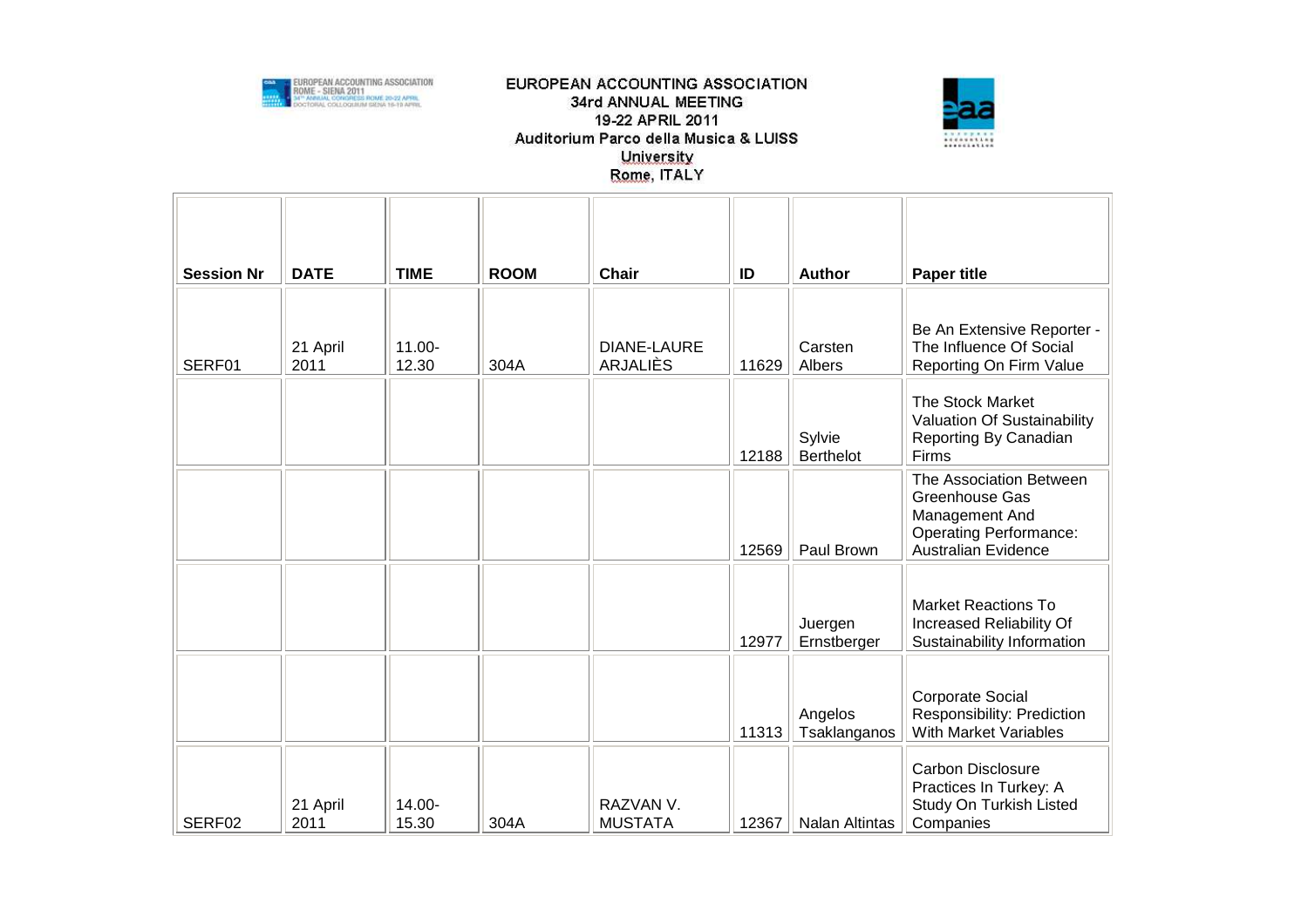



| <b>Session Nr</b> | <b>DATE</b>      | <b>TIME</b>        | <b>ROOM</b> | <b>Chair</b> | ID    | <b>Author</b>                      | <b>Paper title</b>                                                                                                                             |
|-------------------|------------------|--------------------|-------------|--------------|-------|------------------------------------|------------------------------------------------------------------------------------------------------------------------------------------------|
|                   |                  |                    |             |              | 11649 | Charles<br>Richard<br><b>Baker</b> | Corporate Social And<br><b>Environmental Reporting In</b><br>The Large Retail<br><b>Distribution Sector</b>                                    |
|                   |                  |                    |             |              | 12059 | Simon Gao                          | Corporate Environmental<br>Responsibility And<br>Disclosure In A Centrally<br>Planned Economy - A<br>Survey Of Libyan<br>Managers' Perceptions |
|                   |                  |                    |             |              | 11970 | Vijaya Murthy                      | <b>Accounting For Workplace</b><br>Flexibility - Reporting In An<br>Australian Financial<br>Institution                                        |
| SERF03            | 22 April<br>2011 | $11.00 -$<br>12.30 | 304A        | PAUL BROWN   | 13480 | <b>Banu Dincer</b>                 | Do The Shareholders<br>Really Care About<br><b>Corporate Social</b><br>Responsibility?                                                         |
|                   |                  |                    |             |              | 13121 | Thomas<br>Kaspereit                | The Value Relevance Of<br><b>Corporate Sustainability</b><br>And Sustainability<br><b>Reporting In Europe</b>                                  |
|                   |                  |                    |             |              | 12701 | Hai Lu                             | Is Sin Always A Sin? The<br>Interaction Effect Of Social<br>Norms And Financial<br>Performance On Market<br>Participants' Behavior             |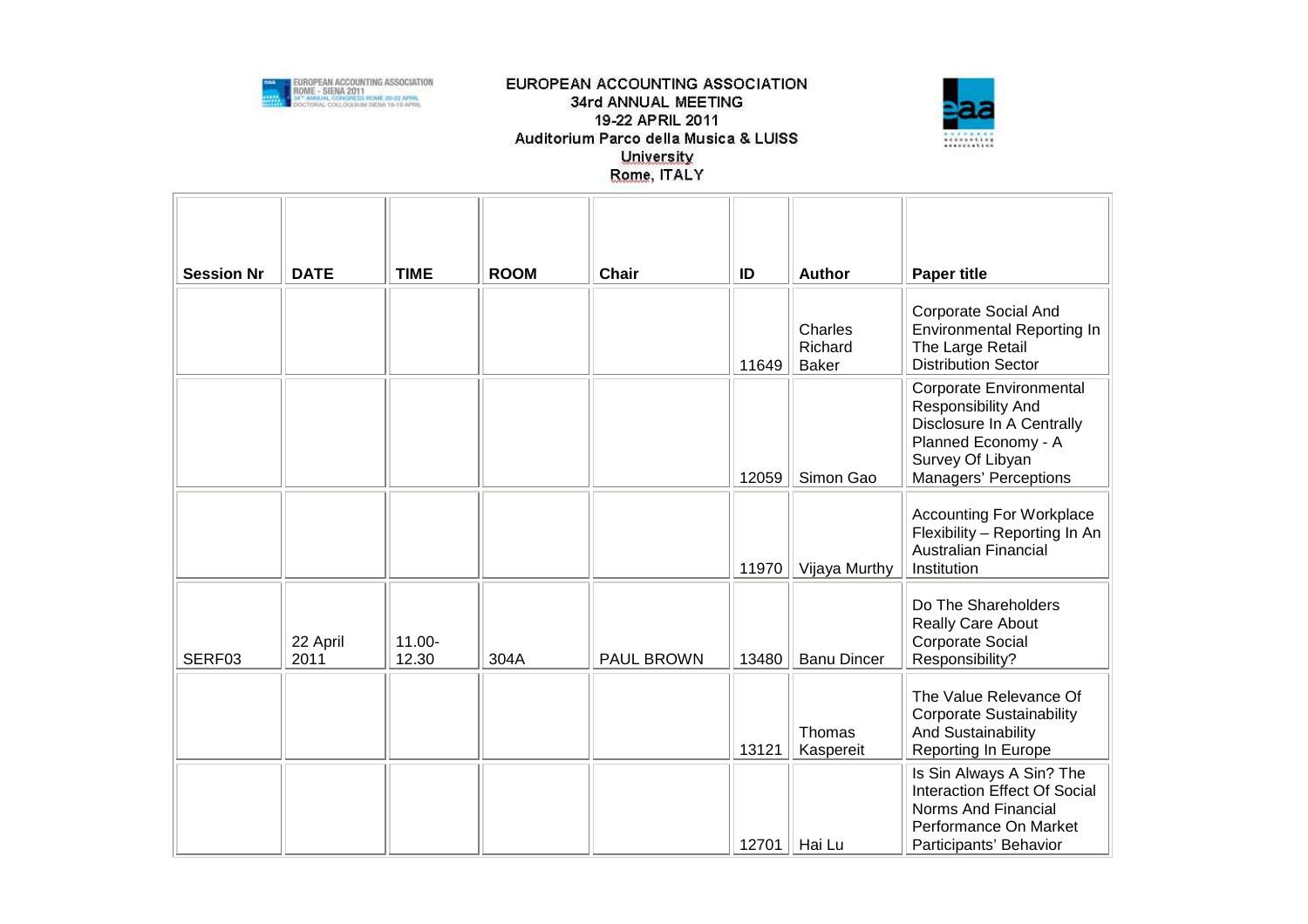



| <b>Session Nr</b> | <b>DATE</b>      | <b>TIME</b>        | <b>ROOM</b> | <b>Chair</b>                     | ID    | <b>Author</b>            | <b>Paper title</b>                                                                                                                                            |
|-------------------|------------------|--------------------|-------------|----------------------------------|-------|--------------------------|---------------------------------------------------------------------------------------------------------------------------------------------------------------|
|                   |                  |                    |             |                                  | 13438 | Mark<br>Whittington      | <b>Exploring And Assessing</b><br>The Quality Of Corporate<br><b>Environmental Reporting</b>                                                                  |
| SERF04            | 22 April<br>2011 | $11.00 -$<br>12.30 | 304B        | <b>KEE-YOUNG</b><br><b>CHUNG</b> | 12525 | Elena M.<br><b>Barbu</b> | <b>Comparative Analysis Of</b><br>Mandatory Environmental<br>Disclosures By Companies<br>Complying With las/ifrs.<br>The Case Of France,<br>Germany And Uk    |
|                   |                  |                    |             |                                  | 11707 | <b>Faisal Faisal</b>     | <b>Corporate Sustainability</b><br>Reporting In The<br><b>International Arena</b>                                                                             |
|                   |                  |                    |             |                                  | 12193 | Niculae<br>Feleaga       | The Accounting Regulation<br>Of Environmental<br>Reporting: A National And<br>International Approach                                                          |
|                   |                  |                    |             |                                  | 12034 | <b>Claire Gillet</b>     | <b>Decision Of Sustainability</b><br>Assurance: Impact Of<br>Governance And<br>Consequences On The<br><b>Financial Market In The</b><br><b>French Context</b> |